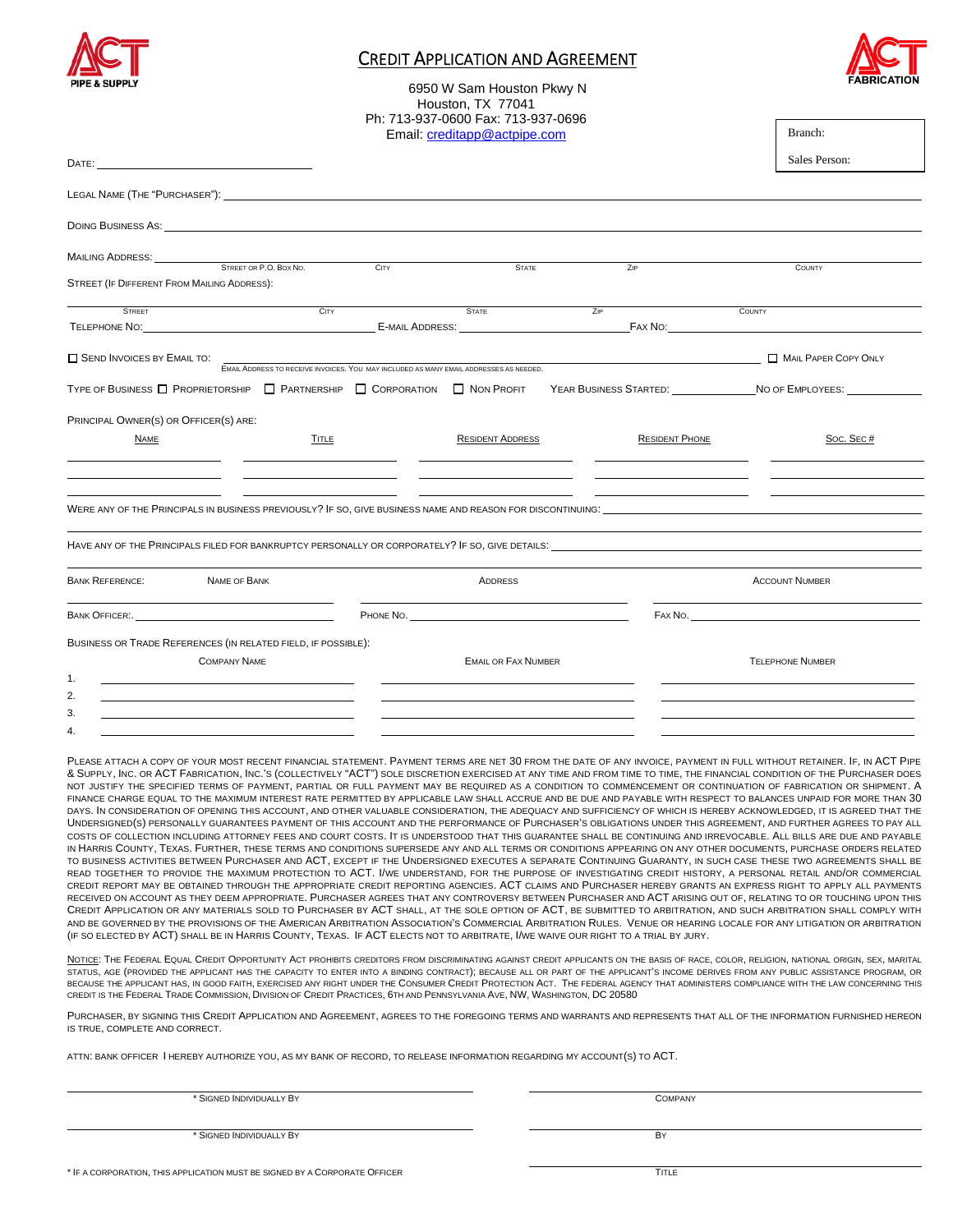## **CONTINUING GUARANTY**

FOR VALUABLE CONSIDERATION TO THE UNDERSIGNED (HEREIN CALLED "Guarantors", whether one or more), the recipient and sufficiency of which considerations are hereby acknowledged, and for the purpose of enabling

(Hereinafter called "Debtor", whether one of more) to obtain credit or other financial accommodations from ACT PIPE & SUPPLY, INC. or ACT FABRICATION, INC. (hereinafter, whether severally or collectively, called "ACT"), and to induce and provide further consideration for ACT's extension of credit or other financial accommodations to Debtor, Guarantors hereby, jointly and severally, unconditionally guarantee to ACT the prompt payment when due of any and all indebtedness and liabilities that are now, or at any time or times hereafter may be or become, owing to ACT from Debtor, howsoever created or arising and howsoever evidenced, whether joint or several, whether absolute or contingent, and whether due or to become due, or to become due, and all renewals, extensions and rearrangements of such items of indebtedness or liabilities, and any of same (all hereinafter called the "Obligations") together with and plus any and all interest and costs of collection owing and which may become owing thereon or in connection therewith.

Guarantors further, jointly and severally, agree to pay to ACT, or its successors or assigns, all internal and external collection costs, court costs, interest and attorneys' fees that ACT may incur in attempting to collect any Obligations or in any way in the enforcement of this Continuing Guaranty. At the sole option of ACT, any and all claims or controversies between ACT and Guarantors and/or ACT, Guarantors and Debtor arising from or out of the Obligations or this Continuing Guaranty shall be decided by arbitration to the governed by the American Arbitration Association's Commercial Arbitration Rules. Venue or hearing locale for any litigation or arbitration (if so elected by ACT) shall be in Harris County, Texas. If ACT elects not to arbitrate, Guarantors waive its/their right to a trial by jury.

Guarantors, jointly and severally, hereby expressly waive notice of ACT's acceptance of this Continuing Guaranty, of all grace, presentment, notice of intention to accelerate, notice of acceleration, all demand, protest, and notice of protest and dishonor, notice of default or of the granting of any extension, renewal or indulgence to Debtor, any notice of Guarantors' liability hereunder, or any other notices.

This is a continuing guaranty, and shall continue despite any statute of limitations, in any jurisdiction. All sums due, or to become due hereunder, are solely payable to ACT's offices in Houston, Harris County, Texas, and Guarantors agree and consent, jointly and severally, to the jurisdiction and venue of any court of competent jurisdiction in Houston, Harris County, in connection with ACT's enforcement of the Guarantor's obligations hereunder. This continuing guaranty shall not be wholly or partially satisfied by Guarantor's payment of any amount hereunder, but it shall continue in full force and effect against each Guarantor for all sums due, or to become due hereunder, until released, in writing, by ACT and delivered to and accepted by Guarantor, or, if deceased, to his personal representatives. This continuing guaranty shall become effective on the date of Guarantors' execution hereof. Guarantors' liability may be terminated by Guarantors' transmittal and ACT's written acceptance, of Guarantors' revocation, and such revocation, on ACT's written acceptance, shall only apply, release, or affect indebtedness incurred hereunder or by Debtor subsequent to the date of ACT's written acceptance of the revocation request. Guarantors jointly and severally, specifically agree to and shall remain liable to the full extent of the indebtedness hereunder then due and with respect to all other indebtedness theretofore incurred by Guarantor or Debtor to ACT, prior to and through the date of ACT's written acceptance of the revocation.

The bankruptcy or insolvency of any Guarantor or ACT's written acceptance of a revocation by any Guarantor, shall not affect the obligation of other Guarantors, but such other Guarantors shall continue to be unconditionally liable for existing and for future indebtedness and for extensions and renewals thereof, as if such bankrupt or insolvent or revoking Guarantors had not been a party hereto. This obligation shall survive the death of any Guarantor and shall be binding upon the estate of any such deceased party and upon any surviving party for all said indebtedness of the debtor thereafter incurred or accruing to ACT, the same as if such death had not occurred. This guaranty shall bind Guarantors, their heirs, successors, executors, and administrators to their indebtedness covered hereby, and shall insure to the benefit of ACT, its successors and assigns.

The liability of Guarantors under this guaranty is primary, direct and unconditional, and may be enforced without first requiring ACT to resort to any other right, remedy or security. No delay or failure on the part ACT in exercising any right hereunder, or in taking any action to collect or enforce payment of any obligation hereby guaranteed shall operate as a waiver of any such right or in any manner prejudice ACT's rights against the undersigned.

It is agreed that suit may be brought against Guarantors, jointly and severally, or against any one or more of them, less than all, without impairing or releasing the rights of ACT against the others of Guarantors, and either with or without making Debtor a party to such suit (as ACT may elect), and that ACT may compound or compromise or settle with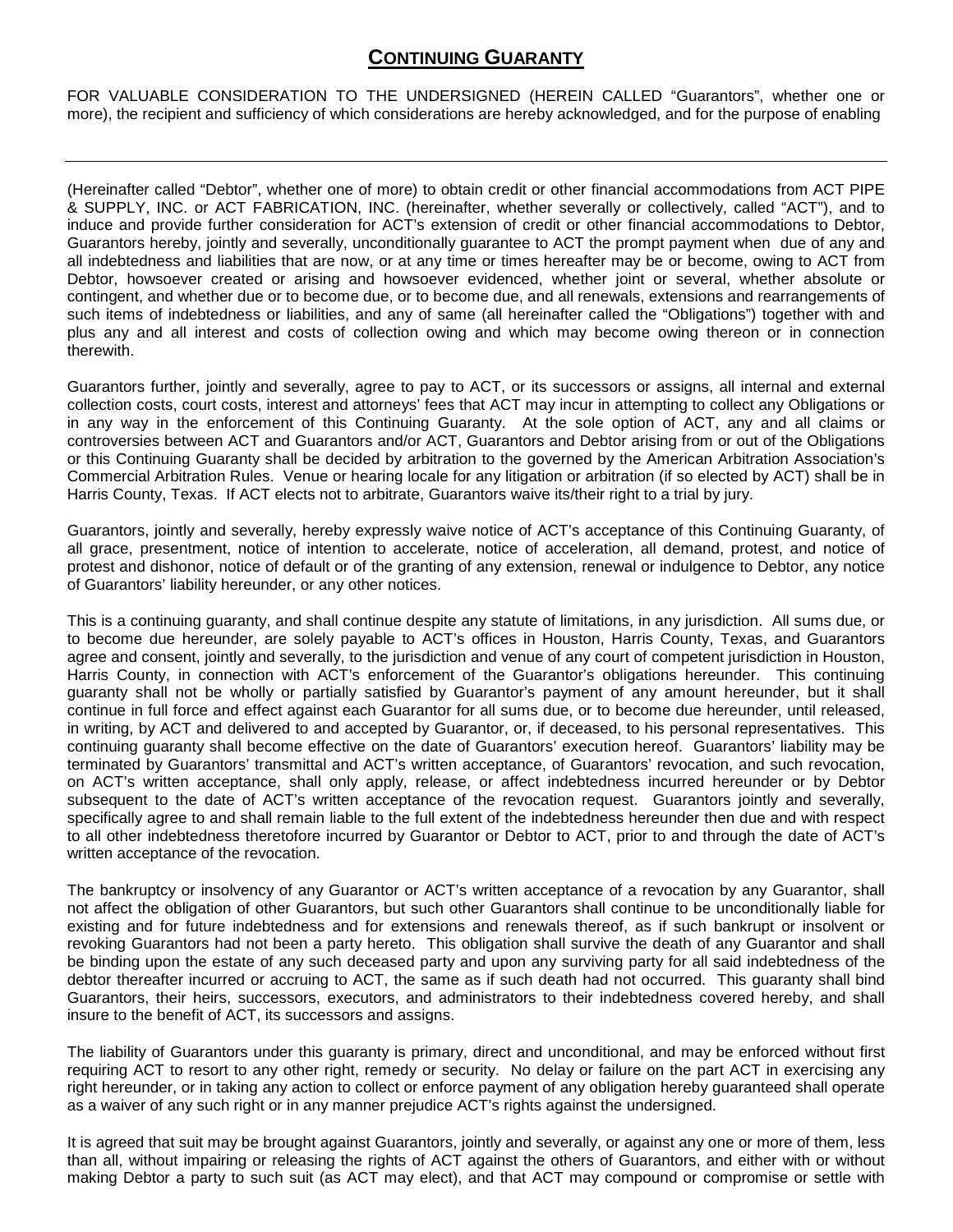Debtor, or any one or more of Guarantors for such sums, if any, as it may see fit and ACT may, at its discretion, release Debtor or any one or more of Guarantors from any or all further liability to ACT for the Obligations (with or without receiving payment of any part of said Obligations or other consideration incident to such release) without impairing, affecting or releasing the right of ACT to demand and collect the entire unpaid balance of the Obligations, up to the full amount thereof, from any one or more of Guarantors not so released.

This agreement may be executed in multiple counterparts, and each counterpart hereof executed by any part shall be deemed an original and shall as to such party constitute one and the same instrument with all other counterparts hereof executed by such party, regardless of whether the same or any other counterpart hereof is executed by any other Guarantor or person intended to be or become a "Guarantor" hereunder.

As used herein and when required by the context, each number (singular and plural) shall including all numbers, and each gender shall include all genders; and unless the context otherwise requires the word "person" or "party" shall include "person, corporation, firm, partnership or association".

If this Guaranty Agreement is given by a corporation, the Undersigned guaranteeing corporation does hereby acknowledge that it has investigated fully the benefits and advantages which will be derived by the Undersigned from execution of this Agreement, and the Board of Directors of the Undersigned corporation has decided that, and the Undersigned corporation does hereby acknowledge, warrant and represent that, a direct or an indirect benefit will accrue to the Undersigned by reason of execution of this Guaranty Agreement and that the person executing this agreement on behalf of such undersigned corporation has all requisite right, duty, power, and authority to bind such undersigned corporation to the terms of this Agreement.

Executed this \_\_\_\_\_\_\_\_\_\_\_\_\_\_\_\_\_ day of \_\_\_\_\_\_\_\_\_\_\_\_\_\_\_\_\_\_\_\_\_\_\_\_\_\_\_\_, 20\_\_\_\_.

#### **INDIVIDUAL GUARANTOR(S):**

INDIVIDUAL GUARANTOR:

Signature

Typed Name:

Address: **Address: Address: Address: Address: Address: Address: Address: Address: Address: Address: Address: Address: Address: Address: Address: Address: Address: Address: Address: Add** 

\_\_\_\_\_\_\_\_\_\_\_\_\_\_\_\_\_\_\_\_\_\_\_\_\_\_\_\_\_\_\_\_\_\_\_\_

SS#:

INDIVIDUAL GUARANTOR:

Signature

Typed Name:

Address: **Address: Address: Address: Address: Address: Address: Address: Address: Address: Address: Address: Address: Address: Address: Address: Address: Address: Address: Address: Add** 

\_\_\_\_\_\_\_\_\_\_\_\_\_\_\_\_\_\_\_\_\_\_\_\_\_\_\_\_\_\_\_\_\_\_\_\_

SS#: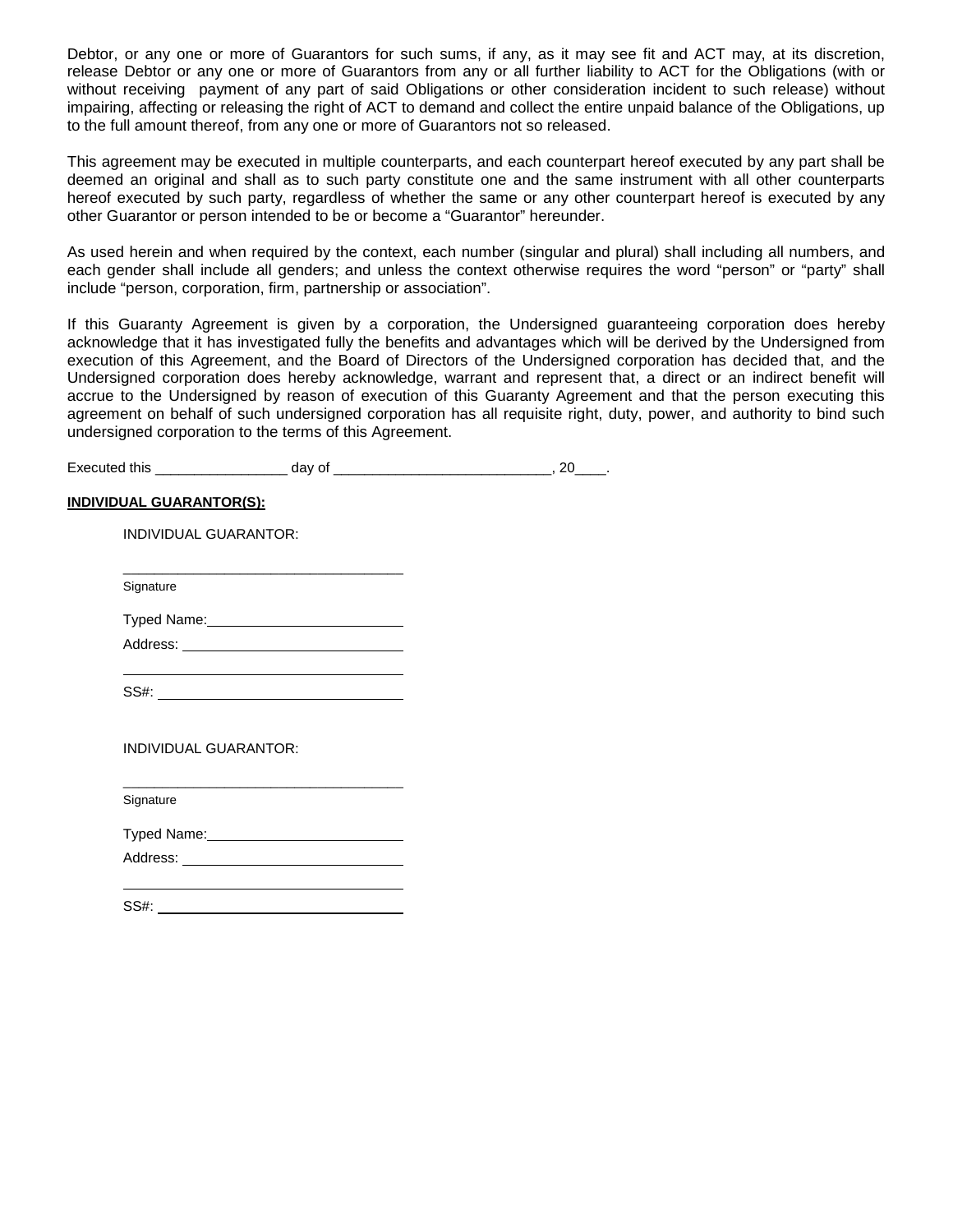

## **PERSONAL CREDIT AUTHORIZATION FORM**

The undersigned consents to ACT Pipe & Supply, Inc. and/or ACT Fabrication, Inc. obtaining a consumer credit report on me for the purpose of evaluating credit worthiness in connection with the application for business credit.

\_\_\_\_\_\_\_\_\_\_\_\_\_\_\_\_\_\_\_\_\_\_\_\_\_\_\_\_\_\_\_\_\_\_\_\_\_\_\_\_\_\_\_\_\_ \_\_\_\_\_\_\_\_\_\_\_\_\_\_\_\_\_\_\_\_\_\_\_\_\_\_\_\_\_

Signature Date Date Date